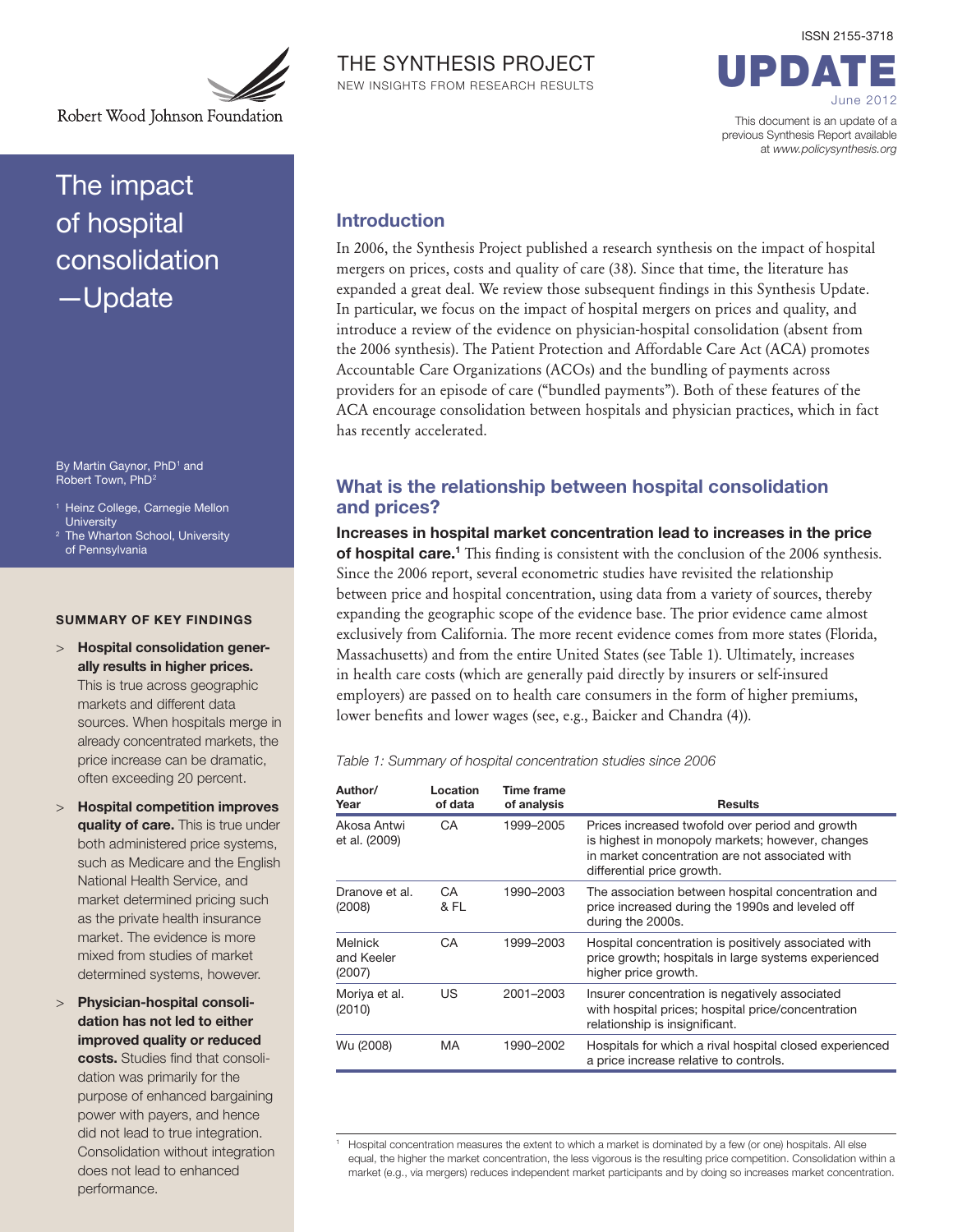# Price increases exceeded 20% when mergers occurred in concentrated markets.

#### ANTITRUST ENFORCEMENT

In recent years, the Federal Trade Commission (FTC) has become more aggressive in challenging cases and has had dramatically more success than during the 1980s and 1990s. At the time of the 2006 synthesis, after a decade and a half long series of unsuccessful attempts to block hospital mergers, the Federal Trade Commission (FTC) had just successfully litigated its first hospital merger case. In this case, the FTC challenged a consummated merger and the court found that the merger between Evanston-Northwestern Hospital and Highland Park Hospital (both located in Evanston, Ill.) led to an increase in prices. The decision in this case is important because it established that proximate not-forprofit hospitals in urban areas can increase market power by merging. Importantly, the case also established that, post-acquisition, hospitals are willing to use their increased market power to raise prices.

The findings in the Evanston-Northwestern case gave the FTC a firm footing for litigation of hospital merger cases. Since 2006, the FTC has successfully brought suit to stop several hospital mergers. Of particular note is the ProMedica case, in which a federal judge granted the FTC an injunction in its antitrust challenge of ProMedica's acquisition of a hospital.<sup>2</sup> It is the first prospective merger court victory for the enforcement agencies in decades.3

- <sup>2</sup> United States of America Federal Trade Commission Office of Administrative Law Judges, Docket No. 9346, In the Matter of ProMedica Health System, Inc., December 12, 2011 (http://www.ftc.gov/os/adjpro/ d9346/120105promedicadecision.pdf).
- <sup>3</sup> Prospective merger analysis seeks to assess the competitive harm from a transaction principally based on information available prior to the consummation of the transaction.

Prices paid to hospitals by private health insurers within hospital markets vary dramatically (22). The evidence points to differences in hospital bargaining leverage as a principal driver of the difference between relatively expensive and inexpensive hospital systems within the same hospital market.

## Some evidence suggests that growth in prices is related to market

concentration. An important policy question is whether, in addition to leading to a one-time price increase, hospital mergers increase the rate of growth of hospital prices. A few studies have addressed this issue (see Table 1), with the most recent studies giving somewhat conflicting answers to this question. Melnick and Keeler find a positive correlation between price growth and market concentration (28). On the other hand, Akosa Antwi et al. find that monopoly markets experienced the highest rates of growth, but there was little relationship between changes in concentration and the growth of prices (2).

Hospital mergers in concentrated markets generally lead to significant price increases. Several studies have taken a retrospective look at the impact of recent hospital mergers on prices paid to hospitals by health insurers. This research focuses on a "case study" merger and examines the change in inpatient prices after the merger compared with a set of "control" hospitals (see Table 2). The magnitude of price increases when hospitals merge in concentrated markets is typically quite large, most exceeding 20 percent. Analyses that use data spanning large geographic regions that encompass many hospital mergers also find that, for the most part, hospital mergers in concentrated markets result in significant price increases.

#### Table 2: Summary of hospital merger event studies since 2006

| Author/<br>Year                  | Location<br>of mergers                                                                             | Time frame<br>of analysis | <b>Results</b>                                                                                                                   |
|----------------------------------|----------------------------------------------------------------------------------------------------|---------------------------|----------------------------------------------------------------------------------------------------------------------------------|
| Dafny (2009)                     | US                                                                                                 | 1999-2005                 | Merging hospitals had 40%<br>higher prices than non-<br>merging hospitals.                                                       |
| Haas-Wilson and<br>Garmon (2011) | Evanston, IL Mergers<br>of Evanston-NW &<br>Highland Park and<br>St. Therese & Victory<br>Memorial | 1990-2003                 | Post-merger, Evanston-<br>NW hospital had 20%<br>higher prices than control<br>group; no price effect at St.<br>Therese-Victory. |
| Tenn (2011)                      | SF Bay Area, CA<br>Sutter/Summit merger                                                            | 1999-2003                 | Summit prices increased<br>28.4% to 44.2% compared<br>with control group.                                                        |
| Thompson (2011)                  | Wilmington, NC<br>New Hanover-Cape<br>Fear merger                                                  | 2001-2003                 | 3 of 4 insurers experienced<br>a large price increase;<br>1 insurer experienced a<br>decrease in prices.                         |
| Town et al. (2006)               | US                                                                                                 | 1990-2002                 | Aggregate hospital merger<br>activity increased the<br>uninsured rate by<br>.3 percentage points.                                |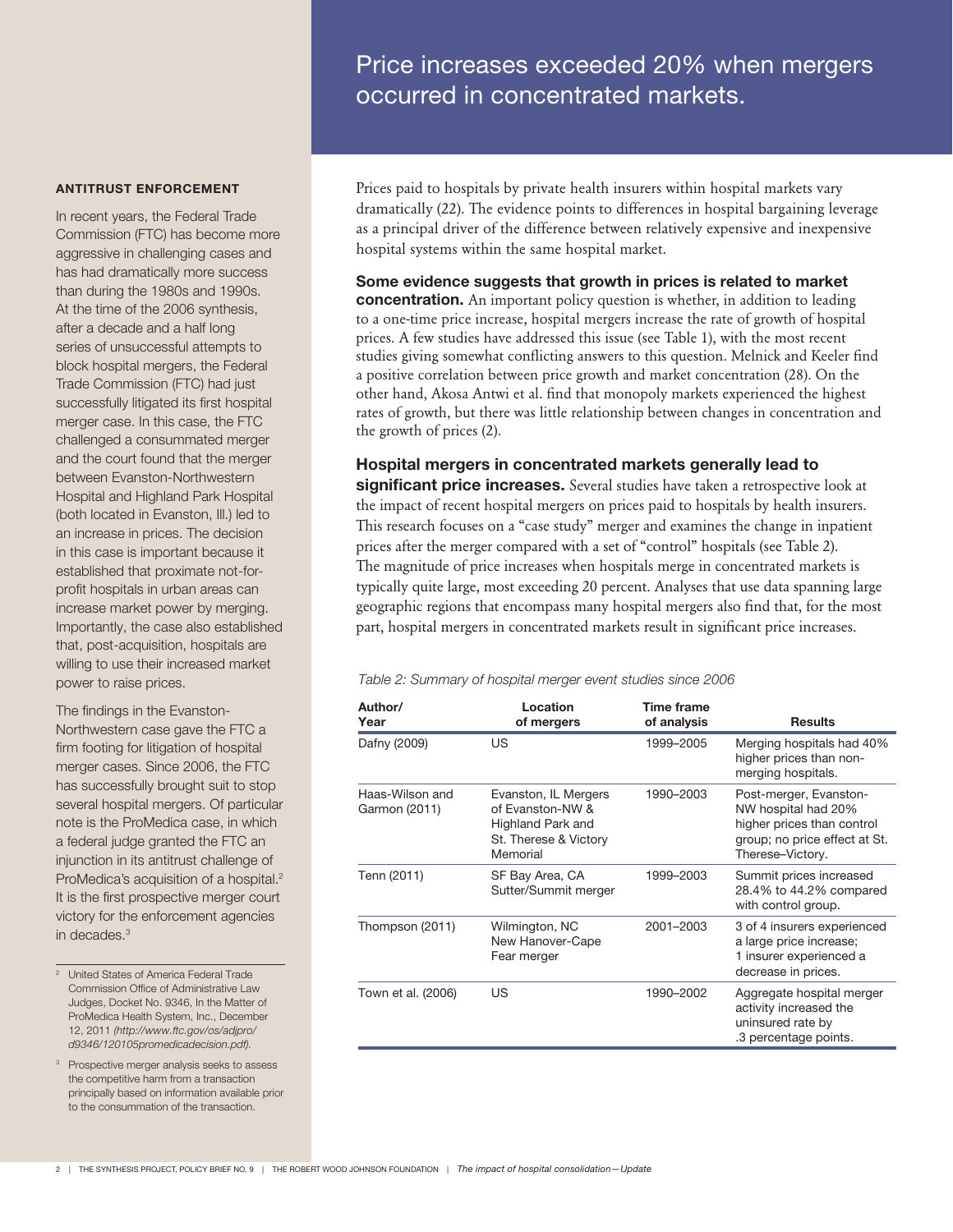## What is the relationship between hospital consolidation and quality?

### At least for some procedures, hospital concentration reduces

quality. Since the 2006 synthesis report, many new econometric studies have examined the impact of hospital competition on quality of care, using data from a variety of sources, including studies from outside the United States. The new econometric studies can be divided into two types: those that examine markets with administered prices and those that examine markets with market determined prices.

Hospital competition improves quality under an administered pricing

system. Studies of the impact of competition on hospital quality under an administered price regime are based on the U.S. Medicare program and the English National Health Service (NHS), which made a transition to administered prices in a 2006 reform. The evidence presented in the 2006 synthesis was entirely from the Medicare program. The findings from those studies were mixed, but the strongest evidence was that tougher competition led to enhanced quality of care. Those results are reinforced by newer studies from the NHS, which uniformly show a positive impact of competition on the quality of care. The 2006 reform in the NHS was intended to create competition among hospitals for patients, by allowing patients to choose their hospital, while setting regulated prices in a manner very similar to the Medicare DRG-based system.<sup>4</sup> The studies all show a substantial impact of the introduction of hospital competition in the NHS on reducing mortality rates (see Table 3). While it is not possible to draw direct conclusions about the United States based on evidence from the United Kingdom, these studies add to the growing evidence base that competition leads to enhanced quality under administered prices.

Table 3: Summary of hospital quality-competition studies with administered prices since 2006 (continued on next page)

| Author/<br>Year                  | Location<br>of data | Time<br>frame of<br>analysis | <b>Does</b><br>competition<br>increase<br>quality? | <b>Results</b>                                                                                                                                                                                                                                                                                                                  |
|----------------------------------|---------------------|------------------------------|----------------------------------------------------|---------------------------------------------------------------------------------------------------------------------------------------------------------------------------------------------------------------------------------------------------------------------------------------------------------------------------------|
| Cooper<br>et al.<br>(2011)       | England             | $2002 - 08$                  | Yes                                                | Acute myocardial infarction (AMI) mortality<br>fell significantly faster after the reforms in less<br>concentrated markets. This led to 300 fewer<br>AMI deaths per year.                                                                                                                                                       |
| Gaynor<br>et al.<br>(2010)       | England             | 2003-04.<br>2007-08          | Yes                                                | All-cause and AMI mortality fell significantly<br>faster after the reforms in less concentrated<br>markets. There were no effects on length of<br>stay, expenditures or productivity. This led<br>to 4,791 life years saved from deaths from<br>all-causes averted, and 1,527 AMI life years<br>saved. Benefits outweigh costs. |
| <b>Bloom</b><br>et al.<br>(2010) | England             | 2006                         | Yes                                                | Hospitals in less concentrated markets have<br>better management, and better management<br>leads to reduced mortality. Adding an<br>additional hospital close by improves<br>management quality and thereby reduces<br>heart attack mortality by 10.7%.                                                                         |

<sup>4</sup> The NHS reforms introduced: patient choice among hospitals, regulated prices, and performance incentives for hospital managers. Previously a local public entity selectively contracted with hospitals (often sole source) to provide care for their patients. Contract negotiations focused on price, not quality. Patients had little choice and hospital managers had little incentive to compete for patients on quality. See Cooper et al. (13), Gaynor et al. (20) for more details.

#### PHYSICIAN-HOSPITAL **CONSOLIDATION**

It is important to distinguish between consolidation and integration. Consolidation is simply bringing together two (or more) previously independent entities. Integration implies more—in particular, elimination of unnecessary duplication, creating systems to bring the previously separate entities together, and comprehensive management of the organization as a whole.

### Limited data show that consolidation between physicians and hospitals is

increasing. Increasing numbers of physicians are working as hospital employees and increasing numbers of physician practices are owned by hospitals. The number of physicians working as employees grew from around 31 percent in 1996–97 to 36 percent in 2004–05 (26). Another survey found that the percentage of primary care physicians employed by hospitals rose from under 20 percent in 2000 to over 30 percent in 2008 and the percentage of specialists employed by hospitals rose from just over 5 percent to 15 percent (25). The percentage of physician practices owned by hospitals rose from around 20 percent in 2002 to over 50 percent by 2008 (25). On the other hand, the percentage of hospitals with other kinds of physician-hospital relationships, such as physician hospital organizations (PHOs) and independent practice associations (IPAs), has fallen steadily from 2000 through 2010 (3).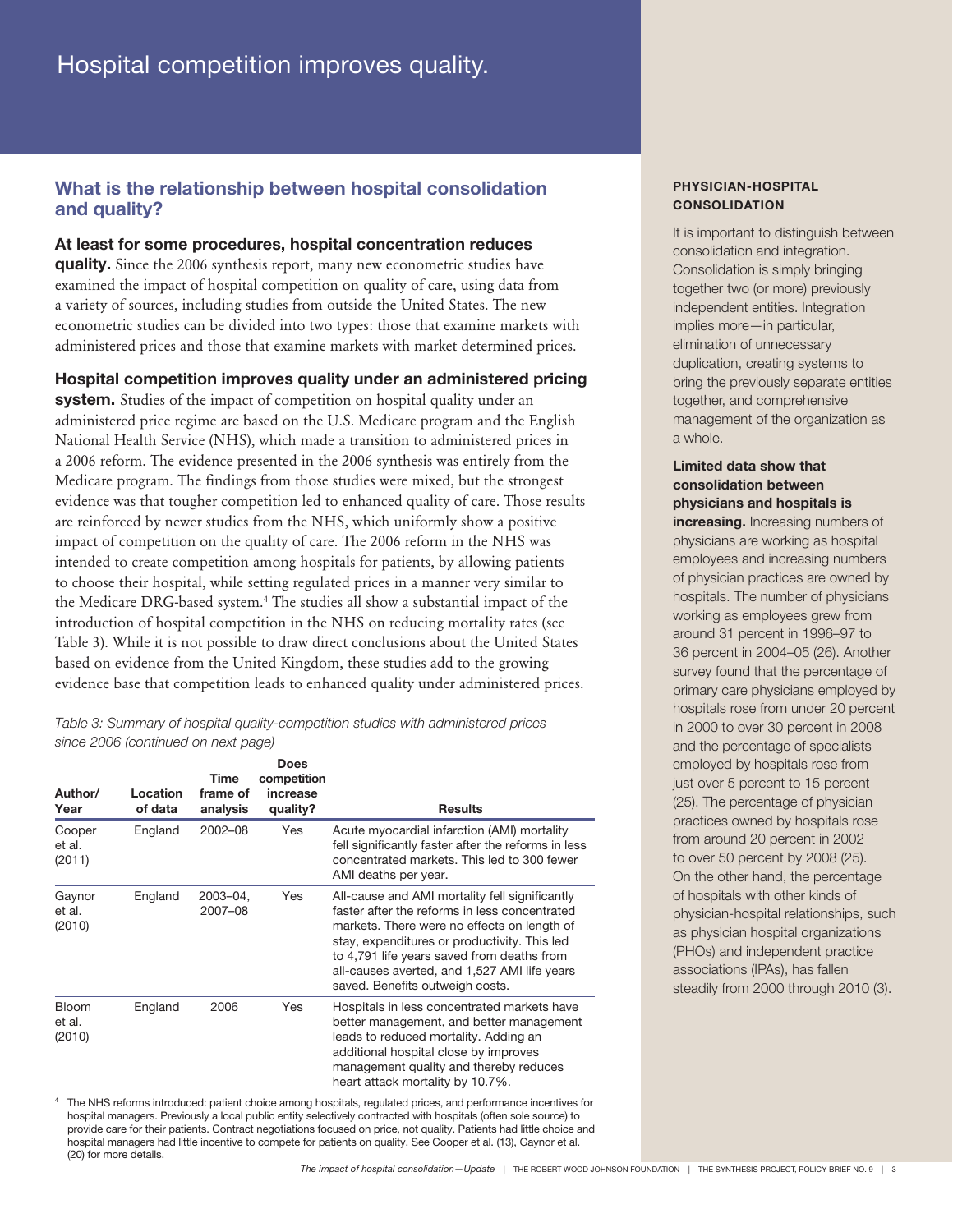# Physician-hospital consolidation studied so far did not involve true integration.

Table 3: Summary of hospital quality-competition studies with administered prices since 2006 (continued from previous page)

| Author/<br>Year                    | Location<br>of data | Time<br>frame of<br>analysis | Does<br>competition<br>increase<br>quality? | <b>Results</b>                                                                                                                                                                                                                                                                                                                                            |
|------------------------------------|---------------------|------------------------------|---------------------------------------------|-----------------------------------------------------------------------------------------------------------------------------------------------------------------------------------------------------------------------------------------------------------------------------------------------------------------------------------------------------------|
| <b>Beckert</b><br>et al.<br>(2012) | England             | 2008-09                      | Yes                                         | Hip replacement patients are significantly<br>more likely to choose higher-quality<br>hospitals. A 5% increase in a hospital's<br>mortality rate decreases demand by 6.9%.<br>Hospital mergers substantially reduce the<br>responsiveness of demand to mortality.                                                                                         |
| Gaynor<br>et al.<br>(2011)         | England             | 2003-04,<br>2007-08          | Yes                                         | Coronary artery bypass graft surgery (CABG)<br>patients' responsiveness to hospital mortality<br>rates is substantially higher after the reforms.<br>A 1% increase in a hospital's mortality rate<br>reduces its market share by over 4% after the<br>reforms. The change in elasticity due to the<br>reform led to a significant reduction in mortality. |

Competition improves quality where prices are market determined, although the evidence is mixed (Table 4). There have also been substantial additions to this literature since the 2006 synthesis. The findings from these studies are more mixed than the findings of recent studies of markets with administered prices. This stands to reason: if hospitals can compete on both price and quality, then when they face tougher competition they will choose to compete by whichever means is most effective. If buyers are considerably more responsive to price than quality (for example, if price is easier to measure), then enhanced competition can lead to lower prices, but also less attention to quality. On the other hand, if quality is particularly salient, then tougher competition can enhance quality.

All of the U.S. studies except for one find that competition improves quality, while the English studies uniformly find negative effects.<sup>5</sup> The difference appears to most likely be due to differences in the possibility of patient choice between the United States and England (in the 1990s).

In the United States, prices are negotiated by price-sensitive insurers. These insurers have strong incentives to obtain lower prices, since their customers, typically employers, are responsive to price differences. Insurers, however, do not engage in sole-source contracting. They contract with sets, or "networks," of hospitals. Patients are thus free to exercise choice of hospital within a network (which is often quite broad). Hospitals have an incentive to compete on quality in order to attract patients within a network. As a consequence, there are both price and quality incentives in play.

In contrast, in England in the 1990s, negotiation was done by a single local public entity (Primary Care Trust, or PCT) for all individuals in a geographic area, and contracts were sole source. Purchasers could use savings obtained via lower prices to purchase more care (particularly elective care). Hospitals' operating incomes came from contracts with purchasers. Information on quality was not publicly available. This led to negotiations focused on price, not quality. As a consequence, patients had little or no choice of hospital, and there was far less incentive for hospitals to compete on quality to attract patients.

PHYSICIAN-HOSPITAL CONSOLIDATION, CONT.

Consolidation between physicians and hospitals is of great interest both because of the potential consolidation has for creating integration, and the impetus created by the ACA's push towards creating Accountable Care Organizations (ACOs) and emphasis on bundled payments. In theory, there are substantial gains to be made from consolidation. However, there are also concerns that consolidation may have adverse impacts on competition. Consolidation can simply be an attempt by providers to enhance bargaining power vis à vis insurers.

#### The research evidence on physician-hospital consolidation does not find evidence supporting either clinical gains or cost

reductions (9, 27). The most likely reason is that most consolidation did not lead to true integration. Evidence on this topic comes from examination of physician-hospital organizations in the 1990s. Current consolidation is too recent to allow for studies of its effects. While the successes of certain prominent integrated organizations, such as Geisinger Health System, InterMountain Healthcare, or the Mayo Clinic, are frequently mentioned as support for gains from consolidation, these are ad hoc examples, selected for their positive results. They do not constitute research evidence.

<sup>5</sup> The English studies are of a prior reform in the 1990s which emphasized price competition (see Propper et al. (31) for more details).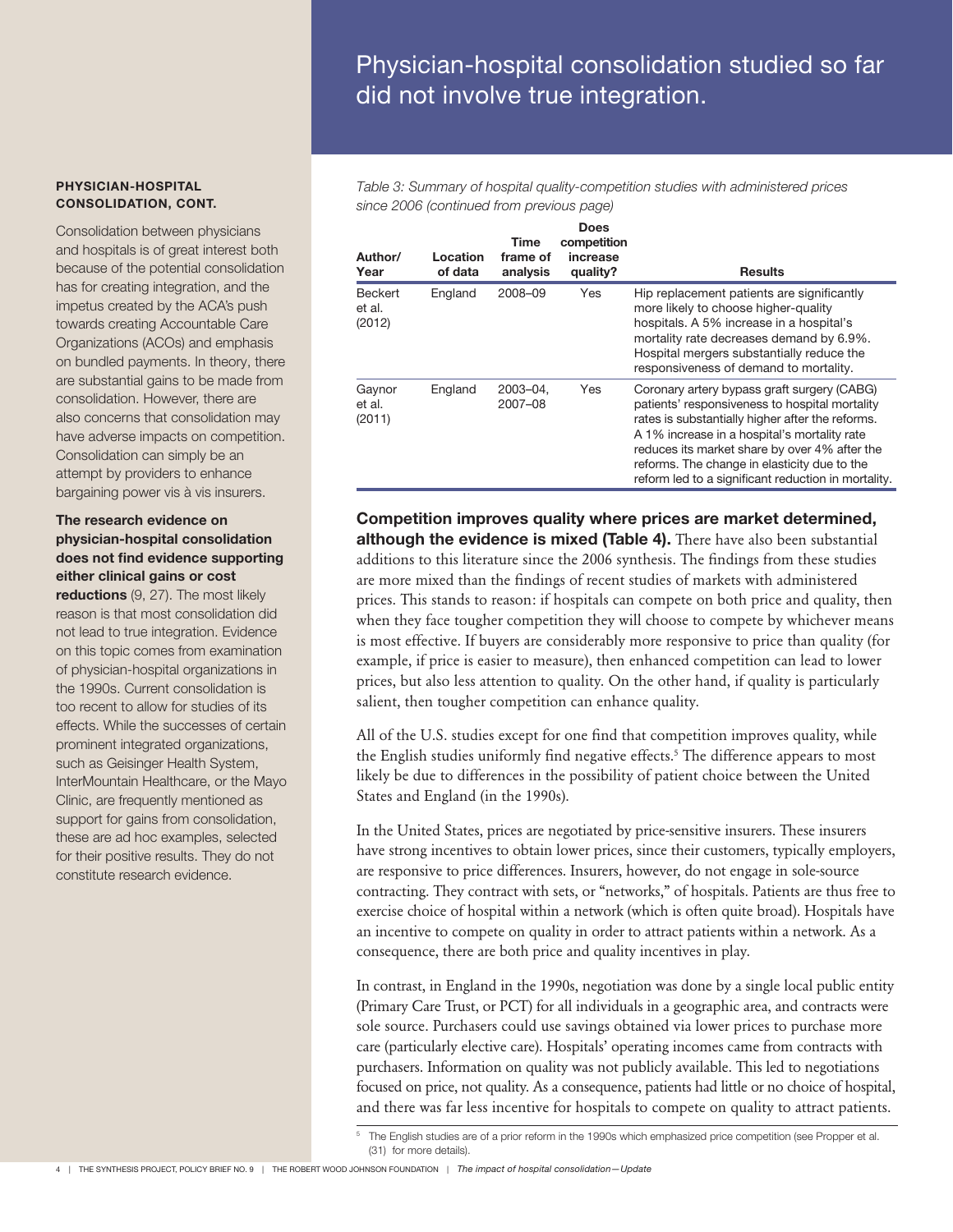# Physician-hospital consolidation is often motivated by enhanced bargaining power.

A major next step for research in this area is sorting out the factors that determine whether competition will lead to increased or decreased quality. Whether competition leads to increased or decreased quality depends on its relative impacts on how responsive hospital choice is to price versus quality. Future research can focus on trying to recover estimates of these key elements, as well as understanding institutional and policy factors that affect the competitive environment.

Table 4: Summary of hospital quality-competition studies with market determined prices since 2006

| Author/                           | Location                                                         | <b>Time frame</b>            | Does<br>competition<br>increase |                                                                                                                                                                                                                      |
|-----------------------------------|------------------------------------------------------------------|------------------------------|---------------------------------|----------------------------------------------------------------------------------------------------------------------------------------------------------------------------------------------------------------------|
| Year                              | of data                                                          | of analysis                  | quality?                        | <b>Results</b>                                                                                                                                                                                                       |
| Sohn and<br>Rathouz (2003)        | California                                                       | 1995                         | Yes                             | Competition reduced angioplasty<br>mortality.                                                                                                                                                                        |
| Encinosa and<br>Bernard<br>(2005) | Florida                                                          | 1996-2000                    | No                              | Low hospital operating margin<br>(possibly due to competition) led to<br>more patient safety events.                                                                                                                 |
| Propper et al.<br>(2004)          | England                                                          | 1995-98                      | No                              | Hospitals facing more competitors<br>had higher mortality rates in a<br>deregulated environment.                                                                                                                     |
| Capps<br>(2005)                   | New York                                                         | 1995-2000                    | Yes                             | Hospital mergers had no impact on<br>many quality indicators, but did lead<br>to increases in mortality for AMI and<br>heart failure patients.                                                                       |
| Propper et al.<br>(2008)          | England                                                          | 1991-99                      | No                              | Mortality increased at hospitals<br>with a larger number of competitors<br>following deregulation.                                                                                                                   |
| Howard<br>(2005)                  | US                                                               | 2000-02                      | Yes                             | Demand for kidney transplants is<br>responsive to graft failure. As demand<br>becomes more responsive, hospitals<br>have to compete harder to attract or<br>retain patients.                                         |
| Abraham et al.<br>(2007)          | US                                                               | 1990                         | Yes                             | Quantity increases with the number<br>of hospitals. This will happen only if<br>quality increases or price falls. This<br>therefore implies that an increase in<br>the number of hospitals increases<br>competition. |
| Cutler et al.<br>(2010)           | Pennsylvania                                                     | 1994-95,<br>2000,<br>2002-03 | Yes                             | Removing barriers to entry in the form<br>of certificate of need laws led to entry<br>and increased market shares for low<br>mortality rate CABG surgeons.                                                           |
| Escarce et al.<br>(2006)          | California,<br>New York.<br>Wisconsin                            | 1994-99                      | Yes                             | Mortality for patients with a variety<br>of conditions is lower in less<br>concentrated markets in California<br>and New York. There are no effects in<br>Wisconsin.                                                 |
| Rogowski et al.<br>(2007)         | California                                                       | 1994-99                      | Yes                             | Mortality for patients with a variety of<br>conditions is lower where hospitals<br>have more competitors.                                                                                                            |
| Romano and<br>Balan (2011)        | Chicago<br>Primary<br>Metropolitan<br>Statistical<br>Area (PMSA) | 1998-99,<br>2001-03          | Yes                             | A hospital merger in the Chicago<br>suburbs had no effect on some quality<br>indicators, and harmed some others.                                                                                                     |

#### PHYSICIAN-HOSPITAL CONSOLIDATION, CONT.

Consolidation is often motivated by a desire to enhance bargaining power by reducing competition.

Burns et al. (10) find that hospitalphysician alliances increase with the number of HMOs in the market. They infer that providers may be consolidating in order to achieve or enhance market power. More recently, Berenson et al. (6) conducted 300 interviews with health care market participants, and reported that increased bargaining power through joint negotiations is one of several reasons for hospitalphysician alliances.

Ciliberto and Dranove (12) and Cuellar and Gertler (14) are econometric studies that examine the impact of physician-hospital consolidation. Both papers look at the effects of physician-hospital consolidation on hospital prices. The two studies find opposite results—Cuellar and Gertler find evidence consistent with anticompetitive effects of physicianhospital consolidation, while Ciliberto and Dranove find no such evidence.

It appears that consolidation is often motivated by a desire to enhance bargaining power by reducing competition, but the limited evidence on whether this leads to higher hospital prices is mixed.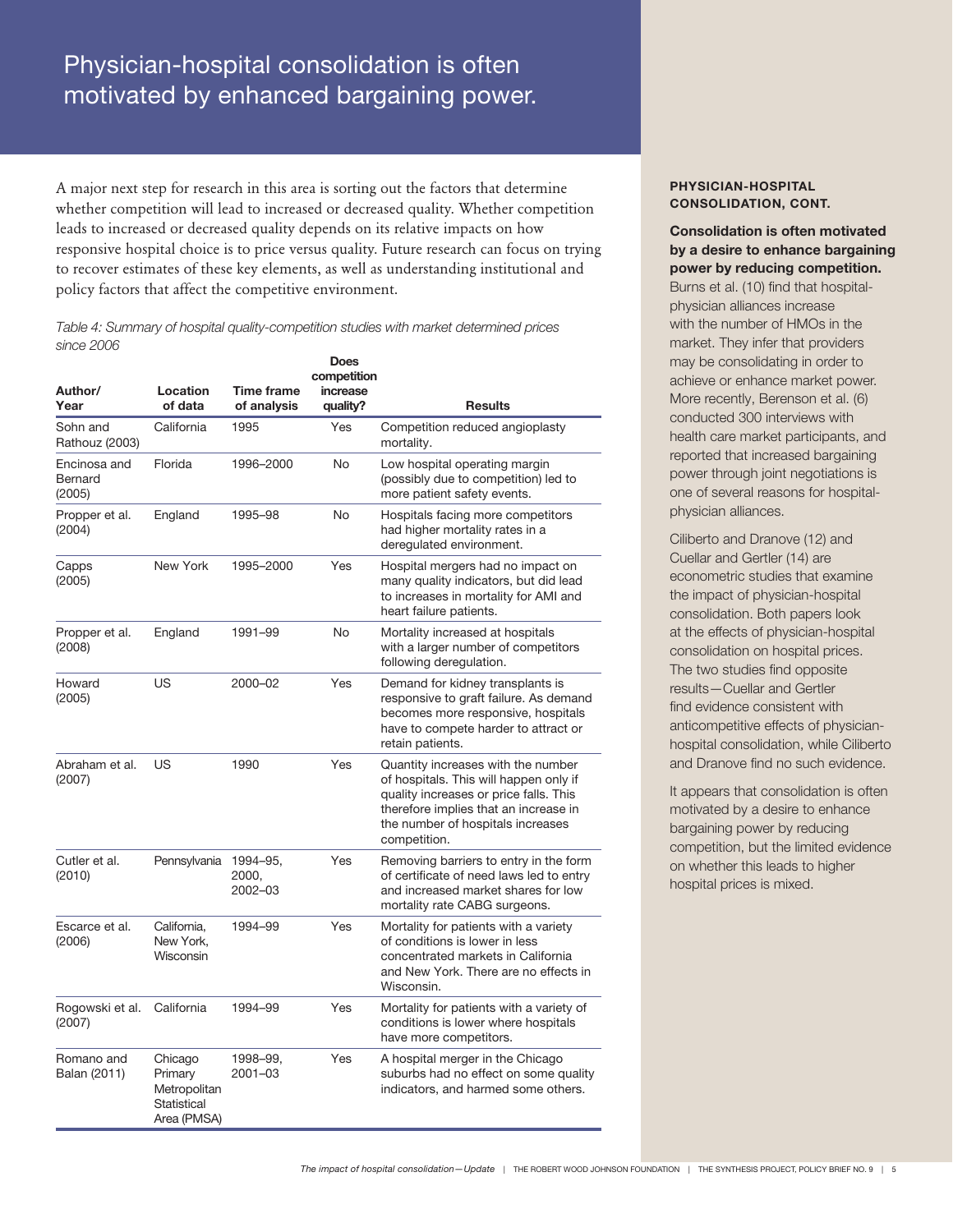# Conclusions and Policy Implications

Additions to the evidence base since the 2006 research synthesis reinforce the findings that hospital competition leads to lower prices. The expanded evidence on competition and quality shows that competition leads to higher quality when there are administered prices. The evidence is less straightforward when prices are market determined, although the majority of studies show that competition improves quality. Our review of the research on physician-hospital consolidation does not suggest that such consolidation (absent true integration) will lead to cost reductions or clinical improvement, and may lead to enhanced market power for providers.

Policy developments since the 2006 synthesis give policy-makers both some cause for optimism and some cause for concern.

- > The FTC's recent successes in blocking horizontal hospital mergers should prevent further consolidation, thereby constraining price increases and likely improving the quality of care.
- > Nonetheless, many hospital markets remain highly concentrated and noncompetitive. And, the prospect that the ACA could encourage greater physician-hospital consolidation gives some cause for concern.
- > While the current evidence base is not very supportive of initiatives to encourage physician-hospital integration, given the current interest in this kind of consolidation and the promotion of ACOs and bundled payments, more evidence is clearly needed on the impacts of consolidation on costs, quality and prices.

THE SYNTHESIS PROJECT (Synthesis) is an initiative of the Robert Wood Johnson Foundation to produce relevant, concise, and thought-provoking briefs and reports on today's important health policy issues.

#### PROJECT CONTACTS

David C. Colby, Ph.D., the Robert Wood Johnson Foundation Katherine Hempstead, Ph.D., the Robert Wood Johnson Foundation Sarah Goodell, M.A., Synthesis Project

#### SYNTHESIS ADVISORY GROUP

Linda T. Bilheimer, Ph.D., National Center for Health Statistics Jon B. Christianson, Ph.D., University of Minnesota Paul B. Ginsburg, Ph.D., Center for Studying Health System Change Jack Hoadley, Ph.D., Georgetown University Health Policy Institute Haiden A. Huskamp, Ph.D., Harvard Medical School Julia A. James, Independent Consultant Judith D. Moore, Independent Consultant William J. Scanlon, Ph.D., National Health Policy Forum Michael S. Sparer, Ph.D., Columbia University

#### **REFERENCES**

- 1. Abraham JM, Gaynor M, Vogt WB. "Entry and Competition in Local Hospital Markets." Journal of Industrial Economics, vol. 55, no. 2, 2007.
- 2. Akosa Antwi Y, Gaynor M, Vogt WB. "A Bargain at Twice the Price? California Hospital Prices in the New Millennium." Forum for Health Economics and Policy, 12(1): Article 3, 2009. Accessed at http://www. bepress.com/fhep/12/1/3.
- 3. American Hospital Association. Trendwatch Chartbook 2012. Chicago, IL: American Hospital Association, 2012. Accessed at http://www.aha.org/research/ reports/tw/chartbook/index.shtml.
- 4. Baicker K, Chandra A. "The Labor Market Effects of Rising Health Insurance Premiums." Journal of Labor Economics, vol. 24, no. 3, 2006.
- 5. Beckert W, Christensen M, Collyer K. "Choice of NHS-funded Hospital Services in England." The Economic Journal, vol. 122, no. 560, 2012.
- 6. Berenson R, Ginsburg P, Kemper N. "Unchecked Provider Clout in California Foreshadows Challenges to Health Reform." Health Affairs, vol. 29, no. 4, 2010.
- 7. Bhattacharya J, Bundorf MK. "The Incidence of the Healthcare Costs of Obesity." Working Paper No. 11303. Cambridge, MA: National Bureau of Economic Research, 2005.
- 8. Bloom N, Propper C, Seiler S, Van Reenen J. "The Impact of Competition on Management Quality: Evidence from Public Hospitals." Working Paper No. 16032. Cambridge, MA: National Bureau of Economic Research, 2010.
- 9. Burns LR, Muller R. "Hospital Physician Collaboration: Landscape of Economic Integration and Impact on Clinical Integration." Milbank Quarterly, vol. 86, no. 3, 2008.
- 10. Burns LR, Bazzoli G, Dynan L, Wholey D. "Impact of HMO Market Structure Physician-Hospital Strategic Alliances." Health Services Research, vol. 35, no. 1, 2000.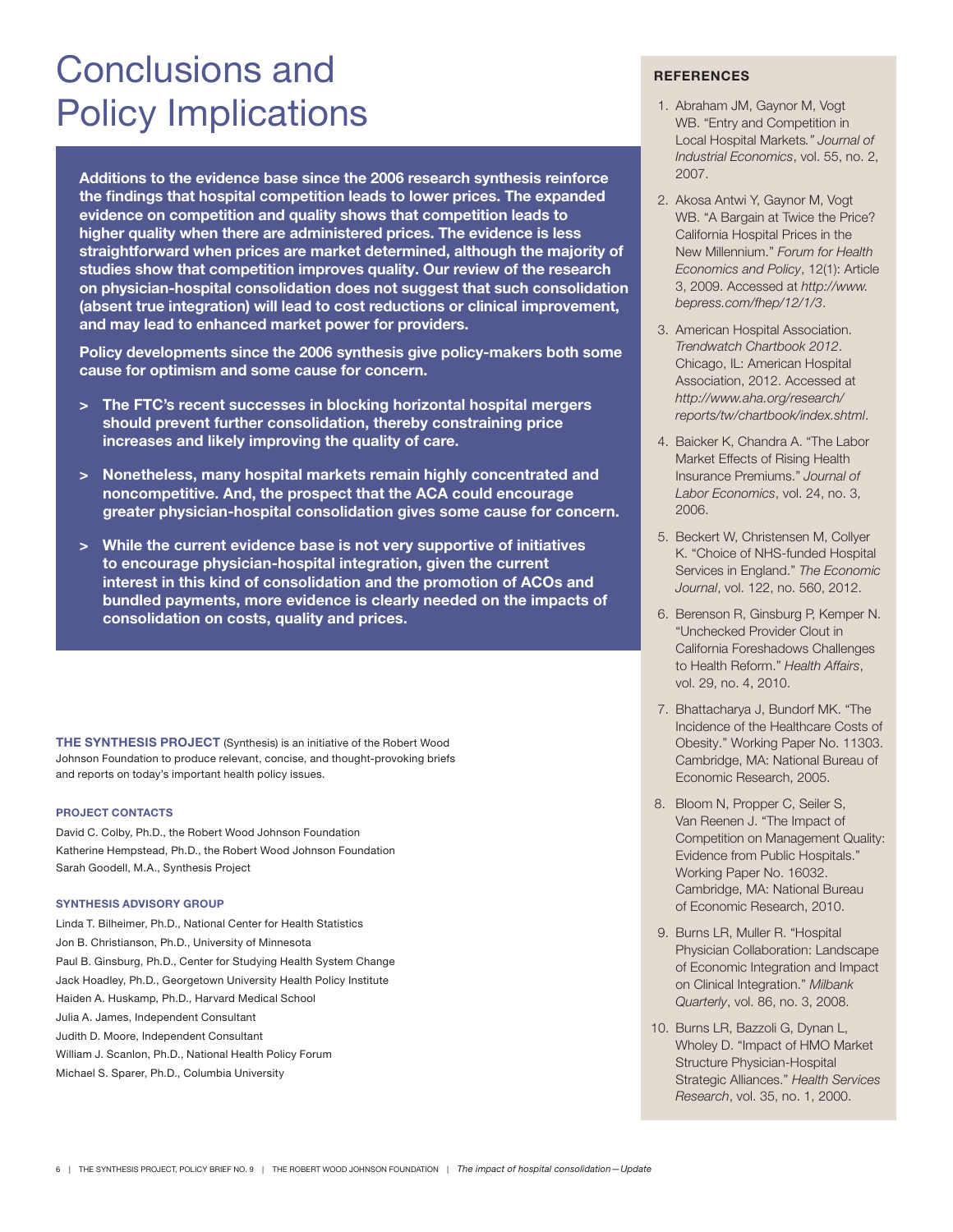- 11. Capps C. The Quality Effects of Hospital Mergers. Unpublished manuscript, Bates White LLC, 2005.
- 12. Ciliberto F, Dranove DD. "The Effect of Physician-Hospital Affiliations on Hospital Prices in California." Journal of Health Economics, vol. 25, no. 1, 2005.
- 13. Cooper Z, Gibbons S, Jones S, McGuire A. "Does Hospital Competition Save Lives? Evidence from the English NHS Patient Choice Reforms." The Economic Journal, vol. 121, no. 554, 2011.
- 14. Cuellar AE, Gertler PJ. "Strategic Integration of Hospitals and Physicians." Journal of Health Economics, vol. 25, no. 1, 2005.
- 15. Cutler DM, Huckman RS, Kolstad JT. "Input Constraints and the Efficiency of Entry: Lessons from Cardiac Surgery." American Economic Journal: Economic Policy, vol. 2, no. 1, 2010.
- 16. Dafny L. "Estimation and Identification of Merger Effects: An Application to Hospital Mergers." Journal of Law and Economics, vol. 52, no. 3, 2009.
- 17. Dranove D, Lindrooth R, White W, Zwanziger J. "Is the Impact of Managed Care on Hospital Prices Decreasing?" Journal of Health Economics, vol. 27, no. 2, 2008.
- 18. Encinosa WE, Bernard DM. "Hospital Finances and Patient Safety Outcomes." Inquiry, vol. 42, no. 1, 2005.
- 19. Escarce JJ, Jain AK, Rogowski J. "Hospital Competition, Managed Care, and Mortality after Hospitalization for Medical Conditions: Evidence from Three States." Medical Care Research and Review, vol. 63, no. 6 Suppl., 2006.
- 20. Gaynor M, Moreno-Serra R, Propper C. "Death by Market Power: Reform, Competition and Patient Outcomes in the National Health Service." Working Paper No. 16164. Cambridge, MA: National Bureau of Economic Research, 2010.
- 21. Gaynor M, Propper C, Seiler S. Free to Choose? Reform and Demand Response in the British National Health Service, Unpublished manuscript, Stanford University, 2011.
- 22. Ginsburg P. Wide variation in hospital and physician payment rates evidence of provider market power. HSC Research Brief No. 16. Washington, DC: Center for Studying Health System Change, 2010.
- 23. Haas-Wilson D. Garmon C. "Hospital Mergers and Competitive Effects: Two Retrospective Analyses." International Journal of the Economics of Business, vol. 18, no. 1, 2011.
- 24. Howard DH. "Quality and Consumer Choice in Healthcare: Evidence from Kidney Transplantation." Topics in Economic Analysis and Policy, vol. 5, no. 1, Article 24, 2005. Accessed at http://www.bepress.com/bejeap/ topics/vol5/iss1/art24/.
- 25. Kocher R, Sahni NR. "Hospitals' Race to Employ Physicians—The Logic Behind a Money-Losing Proposition." New England Journal of Medicine, vol. 364, no. 19, 2011.
- 26. Liebhaber A, Grossman JM. Physicians Moving to Mid-Sized, Single-Specialty Practices. Technical Report, Tracking Report No. 18. Washington, DC: Center for Studying Health System Change, 2007.
- 27. Madison K. "Hospital-Physician Affiliations and Patient Treatments, Expenditures, and Outcomes." Health Services Research, vol. 39, no. 2, 2004.
- 28. Melnick G, Keeler E. "The Effects of Multi-Hospital Systems on Hospital Prices." Journal of Health Economics, vol. 26, no. 2, 2007.
- 29. Moriya AS, Vogt WB, Gaynor M. "Hospital Prices and Market Structure in the Hospital and Insurance Industries." Health Economics, Policy and Law, vol. 5, no. 4, 2010.
- 30. Propper C, Burgess S, Green K. "Does Competition between Hospitals Improve the Quality of Care? Hospital Death Rates and the NHS Internal Market." Journal of Public Economics, vol. 88, no. 7–8, 2004.
- 31. Propper C, Burgess S, Gossage D. "Competition and Quality: Evidence from the NHS Internal Market 1991–9." The Economic Journal, vol. 118, no. 525, 2008.
- 32. Rogowski J, Jain AK, Escarce JJ. "Hospital Competition, Managed Care, and Mortality after Hospitalization for Medical Conditions in California." Health Services Research, vol. 42, no. 2, 2007.
- 33. Romano P, Balan D. "A Retrospective Analysis of the Clinical Quality Effects of the Acquisition of Highland Park Hospital by Evanston Northwestern Healthcare." International Journal of the Economics of Business, vol. 18, no. 1, 2011.
- 34. Sohn M-W, Rathouz PJ. "Competition among Hospitals and Quality of Care: Hospital-Level Analysis." Unpublished manuscript, University of Chicago 2003.
- 35. Tenn S. "The Price Effects of Hospital Mergers: A Case Study of the Sutter-Summit Transaction." International Journal of the Economics of Business, vol. 18, no. 1, 2011.
- 36. Thompson E. "The Effect of Hospital Mergers on Inpatient Prices: A Case Study of the New Hanover-Cape Fear Transaction," International Journal of the Economics of Business, vol. 18, no. 1, 2011.
- 37. Town R, Wholey D, Feldman R, Burns L. "The Welfare Consequences of Hospital Mergers." Working Paper No. 12244. Cambridge, MA: National Bureau of Economic Research, 2006.
- 38. Vogt WB, Town RJ. How Has Hospital Consolidation Affected the Price and Quality of Hospital Care? Research Synthesis Report No. 9. Princeton, NJ: Robert Wood Johnson Foundation, 2006.
- 39. Wu V. "Managed Care's Price Bargaining with Hospitals." Journal of Health Economics, vol. 28, no. 2, 2009.